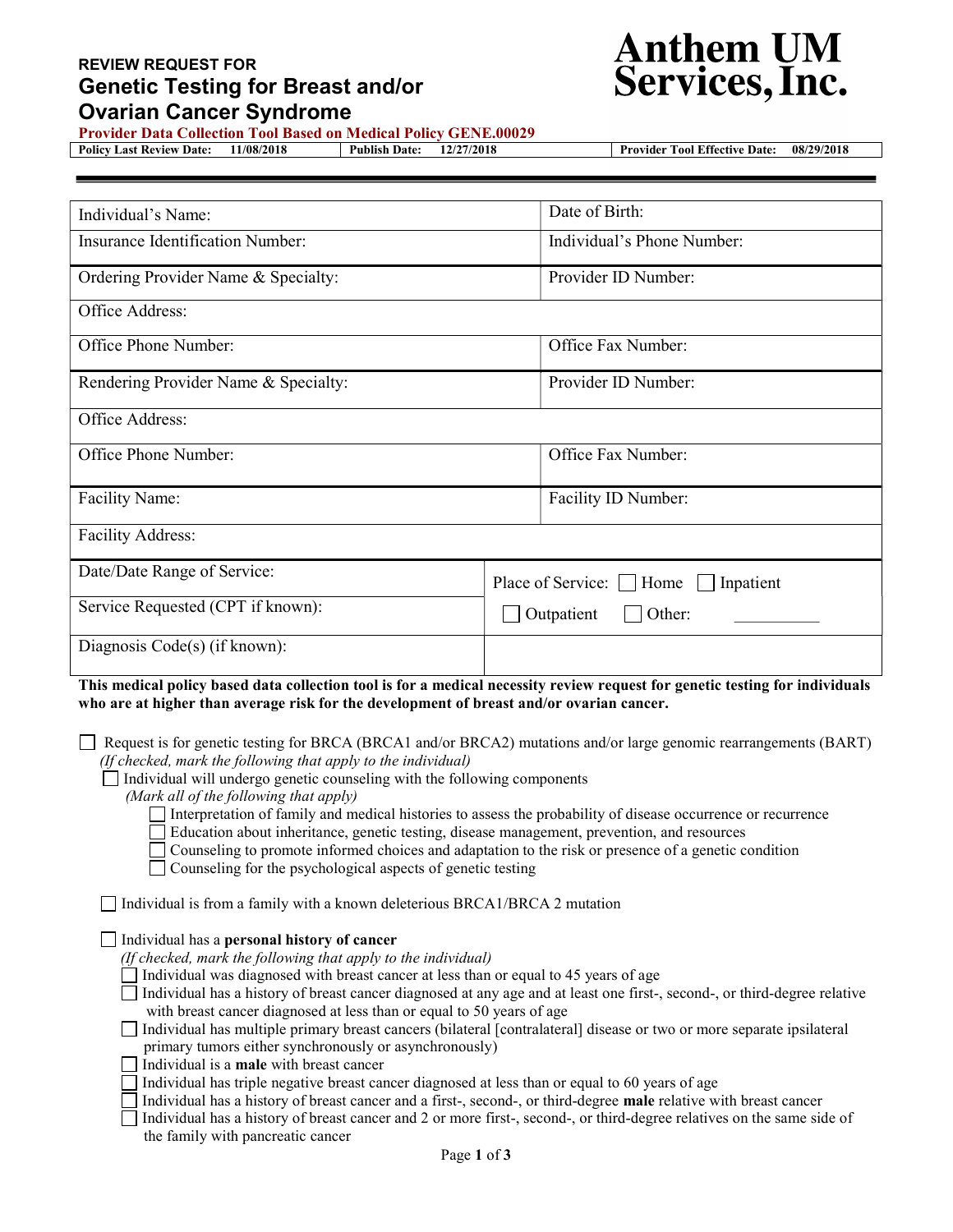## REVIEW REQUEST FOR Genetic Testing for Breast and/or Ovarian Cancer Syndrome

 $\equiv$ 



Provider Data Collection Tool Based on Medical Policy GENE.00029

Policy Last Review Date: 11/08/2018 Publish Date: 12/27/2018 Provider Tool Effective Date: 08/29/2018

| Individual has a history of ovarian cancer                                                                                        |
|-----------------------------------------------------------------------------------------------------------------------------------|
| Individual has a history of fallopian tube cancer                                                                                 |
| Individual has a history of primary peritoneal cancer                                                                             |
| Individual has a history of pancreatic cancer and a first-, second-, or third-degree relative with breast cancer                  |
| (diagnosed at less than or equal to 50 years of age) and/or ovarian, fallopian tube, primary peritoneal, or pancreatic            |
| cancer at any age                                                                                                                 |
| Individual is of Ashkenazi Jewish descent and has a history of pancreatic cancer                                                  |
| Individual has a history of breast cancer and at least 2 or more first-, second-, or third-degree relatives on the same           |
| side of the family with breast cancer                                                                                             |
| Individual has a history of breast cancer and at least 1 first-, second-, or third-degree relative with ovarian, fallopian        |
| tube, or primary peritoneal cancer                                                                                                |
| Individual has a history of breast cancer and belongs to a population at risk for specific mutations due to ethnic or             |
| racial background (African American, Ashkenazi Jewish, Icelandic, Swedish, Hungarian, or Dutch descent)                           |
| (If checked, mark all of the following that apply to the individual)                                                              |
| $\Box$ Testing for a specific founder mutation(s) is negative                                                                     |
| Individual's ancestry includes more than one ethnicity                                                                            |
| Individual meets other BRCA1 or BRCA2 testing criteria                                                                            |
| Individual has a history of relapsed/refractory human epidermal growth factor receptor 2 (HER2) negative,                         |
| metastatic breast cancer previously treated with chemotherapy and is a candidate for poly (ADP-ribose) polymerase                 |
| (PARP) inhibitor therapy                                                                                                          |
|                                                                                                                                   |
| Individual with a family (no personal) history of cancer but that relative is NOT available for testing                           |
| (If checked, mark the following that apply to the individual for whom the test is being requested)                                |
| Individual has a first- or second-degree relative who had breast cancer diagnosed at less than or equal to 45 years of            |
| age                                                                                                                               |
| Individual has a first- or second-degree relative with breast cancer diagnosed at any age and that relative has at least          |
| one first-, second-, or third-degree relative with breast cancer diagnosed at less than or equal to 50 years of age               |
| Individual has a first- or second-degree relative who had multiple primary breast cancers (bilateral [contralateral]              |
| disease or two or more separate ipsilateral primary tumors either synchronously or asynchronously                                 |
| Individual has a first or second -degree male relative who developed breast cancer                                                |
| Individual has a first- or second-degree relative who had triple negative breast cancer diagnosed at less than or equal           |
| to 60 years of age                                                                                                                |
| Individual has a first or second-degree relative with breast cancer and that relative has a first-, second-, or third-            |
| degree male relative with breast cancer                                                                                           |
| Individual has a first- or second-degree relative with a history of breast cancer and 2 or more first-, second-, or third-        |
| degree relatives on the same side of the family with pancreatic cancer                                                            |
| Individual has a first- or second-degree relative who has a history of ovarian, fallopian tube, or primary peritoneal             |
|                                                                                                                                   |
| cancer<br>Individual has a first- or second-degree relative with a history of pancreatic cancer, and a first-, second-, or third- |
| degree relative with breast cancer (diagnosed at less than or equal to 50 years of age) and/or ovarian, fallopian tube,           |
| primary peritoneal or pancreatic cancer at any age                                                                                |
|                                                                                                                                   |
| Individual has a first- or second-degree relative of Ashkenazi Jewish descent with a history of pancreatic cancer                 |
| Individual has a first- or second-degree relative with history of breast cancer, and that relative has at least 2 or more         |
| first-, second-, or third-degree relatives on the same side of the family with breast cancer                                      |
| Individual has a first- or second-degree relative with breast cancer, and that relative has at least 1 first-, second-, or        |
| third-degree relative with ovarian, fallopian tube or primary peritoneal cancer                                                   |
| Individual has a first- or second-degree relative who has a history of breast cancer and that relative belongs to a               |
| population at risk for specific mutations due to ethnic or racial background (African American, Ashkenazi Jewish,                 |
| Icelandic, Swedish, Hungarian, or Dutch descent)                                                                                  |
| (If checked, mark the following that apply to the individual for whom the test is being requested)                                |
| Testing for a specific founder mutation(s) is negative                                                                            |
| Individual's ancestry includes more than one ethnicity                                                                            |
| Individual meets other BRCA1 or BRCA2 testing criteria                                                                            |